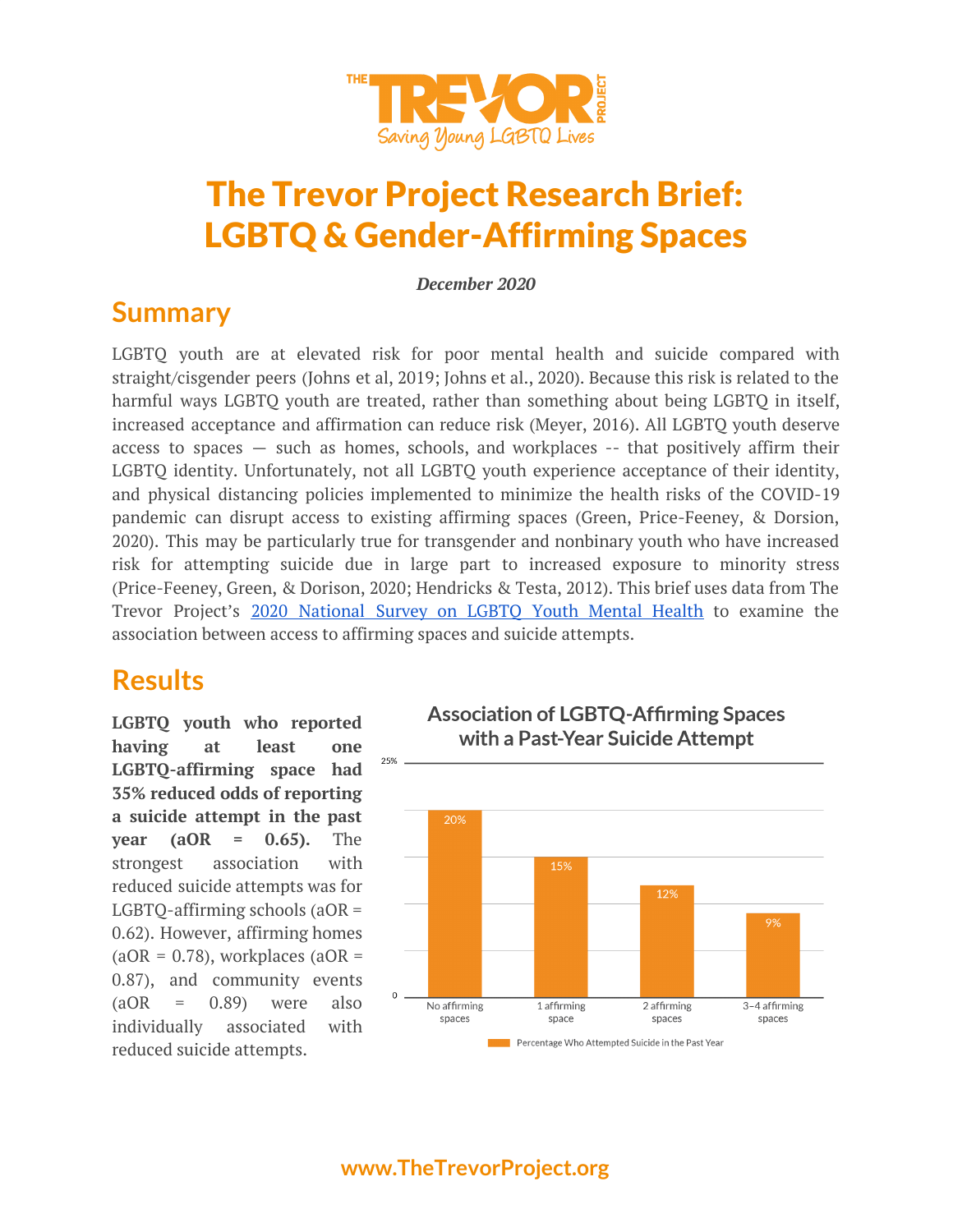

![](_page_1_Figure_1.jpeg)

**The majority (62%) of LGBTQ youth who were enrolled in school stated that their school was LGBTQ-affirming.** 43% of LGBTQ youth reported that home was an LGBTQ-affirming space, 36% (among those employed) reported that their workplace was LGBTQ affirming, and 29% reported that events in their community were LGBTQ-affirming. In addition to the four primary spaces examined, youth were also asked to describe other spaces that were LGBTQ affirming with the top responses being the home of a friend or romantic

partner, church, therapy, pride-related events, LGBTQ bars and clubs, and theatre.

**Transgender and nonbinary youth who reported having at least one gender-affirming space had 25% reduced odds of reporting a suicide attempt in the past year (aOR = 0.75).** Gender-affirming schools had the strongest association with reduced suicide attempts (aOR = 0.66). Gender-affirming events in the community ( $aOR = 0.81$ ) and home environments ( $aOR =$ 0.85) were also associated with significantly reduced reports of a past-year suicide attempt.

**More than half of transgender and nonbinary youth (55%) reported that their school was gender-affirming.** 42% of transgender and nonbinary youth reporting that their home was gender-affirming, and 36% reported that events in their community were gender-affirming. More than one-third of transgender and nonbinary youth who were employed said that their work was gender-affirming. The top additional gender-affirming spaces described by transgender and nonbinary youth included the homes of friends and romantic partners, therapy, LGBTQ centers and pride events, conventions, and church.

#### **Methodology**

Data was collected from an online survey conducted between December 2019 and March 2020 of 40,001 LGBTQ youth recruited via targeted ads on social media. All LGBTQ youth in the sample were asked to endorse whether or not their home, workplace (if employed), school (if enrolled), and community events were LGBTQ-affirming and given space to describe other LGBTQ-affirming spaces in their lives. Transgender and nonbinary youth were also asked whether each of those four spaces were gender-affirming and provided with space to write-in additional gender-affirming spaces in their lives. Logistic regression models for LGBTQ affirming spaces adjusted for gender identity, age, and race/ethnicity, while those for gender-affirming spaces adjusted for age and race/ethnicity.

![](_page_1_Picture_8.jpeg)